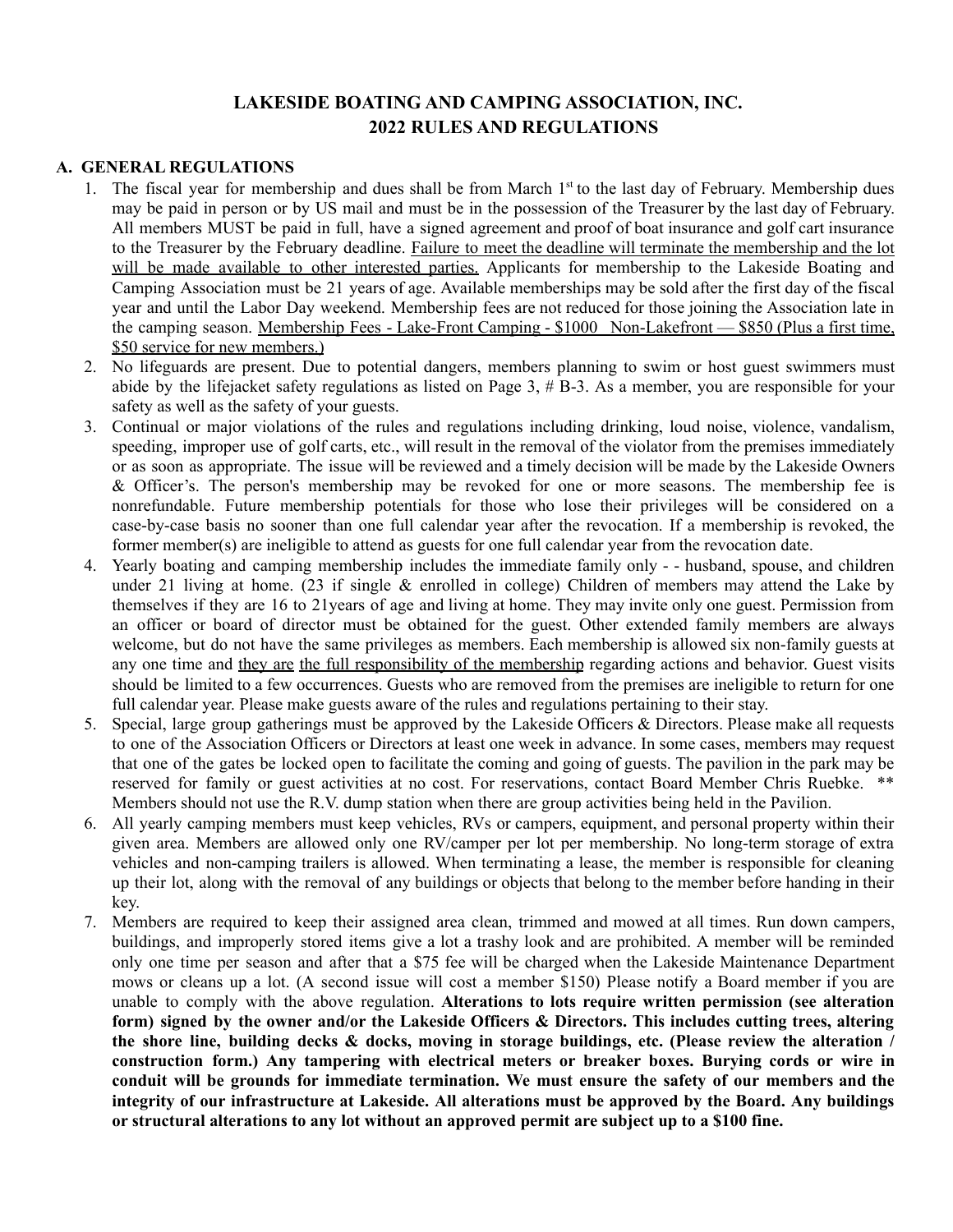- 8. Please place all trash in the proper receptacles. The large dumpster is provided for all members for trash accumulated at the lake and not for personal residence trash. Limbs, brush, leaves and grass clippings are to be placed in the burn pit. NO TRASH OR METAL PLEASE. Put metal in the bin South of the Lakeside equipment.
- 9. "Good Neighbor" quiet time is from 10:00pm to 9:00am. No radio, MP3 player, I-pod, stereo, TV or other sound producing devices will be played outdoors after 10:00pm and until 9:00am. If these sound producing devices are played inside a camper or building, the sound must not be heard outside of the structure. Warnings will be issued and continual violations will be reviewed by the Board. Please practice this "Good Neighbor" policy. On certain occasions, the "quiet time" deadline may be extended to allow additional time for holiday activities.
- 10. The use of alcohol is strongly discouraged. Excessive drinking often brings about rowdy behavior and a lack of good judgment. These regulations will be monitored closely:
	- a. NO ALCOHOLIC BEVERAGES allowed in a motorized boat.
	- b. No walking around public areas with open containers of alcohol.
	- c. Public drunkenness by members or guests will not be tolerated.
- 11. Open fires must be in metal or stone firepits. Please fully extinguish all fires before leaving the lake area.
- 12. Please help keep the restrooms / showers clean and operating properly. Every effort will be made to properly maintain this facility. Don't place inappropriate material in the stools. PLEASE turn off the lights and close the doors to keep dirt and animals from entering.
- 13. All pets must be kept on a leash when at the lake, unless, while remaining on the owners leased lot, they are under the constant visual and voice control of their owners. This would allow pets to play on the beach and in the lake with their owners. A leash must be used to walk a pet. Owners are responsible for the noise and actions of their pets. PLEASE clean up after your pet. If your pet becomes a nuisance, you will be required to leave it at home.
- 14. The speed limit for all vehicles around the lake area shall not exceed 10 MPH
- 15. Tandem Utility vehicles such as razors, rangers, four-wheeler ATVs, mini-bikes, are not allowed. Golf carts should be limited to travel to other campsites or the restroom. Golf cart capacity is only what the seats will sit safely. Other words 2 no more than 3 occupants to a seat, no standing on fenders or the back of the cart while moving. Joy riding and erratic use are prohibited. Lakeside is now requiring liability insurance for your golf cart, there will be a form to fill out and to be provided to the treasurer along with the application every year. Children under the age of twelve may drive only when accompanied by an adult. Carts used at night must have head  $\&$  tail lights and reflective tape on the rear. Bicycles used after dark need to have proper light and reflection markings. Regular highway vehicles are to remain on the lake roadways. Allowance for other types of vehicles will be determined by the Lakeside Officers & Directors.
- 16. No underage drivers of motorized vehicles on Lakeside property. This also includes farm permits, and temporary permits.
- 17. All firearms, archery equipment, pellet / BB guns, paintball guns, slingshots, etc. are prohibited. \*\*(See exception below) Hunting or target practice is not allowed. Periodically, a trap shoot and archery shoot may be organized for members and guests at the trap range on the southwest corner of Lakeside. \*\* Shot guns may be brought onto the property for this activity. Ice fishing and ice skating are not allowed on the Lake.
- 18. All campers, RVs and buildings used for recreational living quarters must be manufactured by a reputable company. Year-round permanent residency in a camper, RV, or building requires Board approval. All structures must adhere to the Association Standard Code which includes being manufactured by a company, size, location, etc., and must be approved by the Association. (See the Alteration of Landscape or Construction form)
- 19. Guests with campers or RVs will be required to secure a camping spot with electric and water hook-ups near the pavilion. These spots must be reserved in advance with Board Member Chris Ruebke at a cost of \$30.00 per night. Payment shall be made to Board Member Ruebke , or to the Treasurer. Due to time / conflict reasons involving the sponsoring L.B.& C. member, guests using the Guest Lots may be allowed to stay DURING THE DAY without full time member sponsorship. The sponsoring member must be there during the night. This will need approval from an Association Staff member. As a guest you are not allowed to bring your own golf cart. Chris will go over this with the member. No visitor's Camper or RV are to be parked on host membership lots.
- 20. During regular skiing and boating hours, (10:30 a.m. to 8:00 p.m), swimmers must stay close to the shoreline (10 to 15 feet) for safety sake.
- 21. Members wishing to move their membership to another lot location must fill out the Membership Lot Transfer Form. (Please see the information Moving Membership From One Lot to Another on page 4. )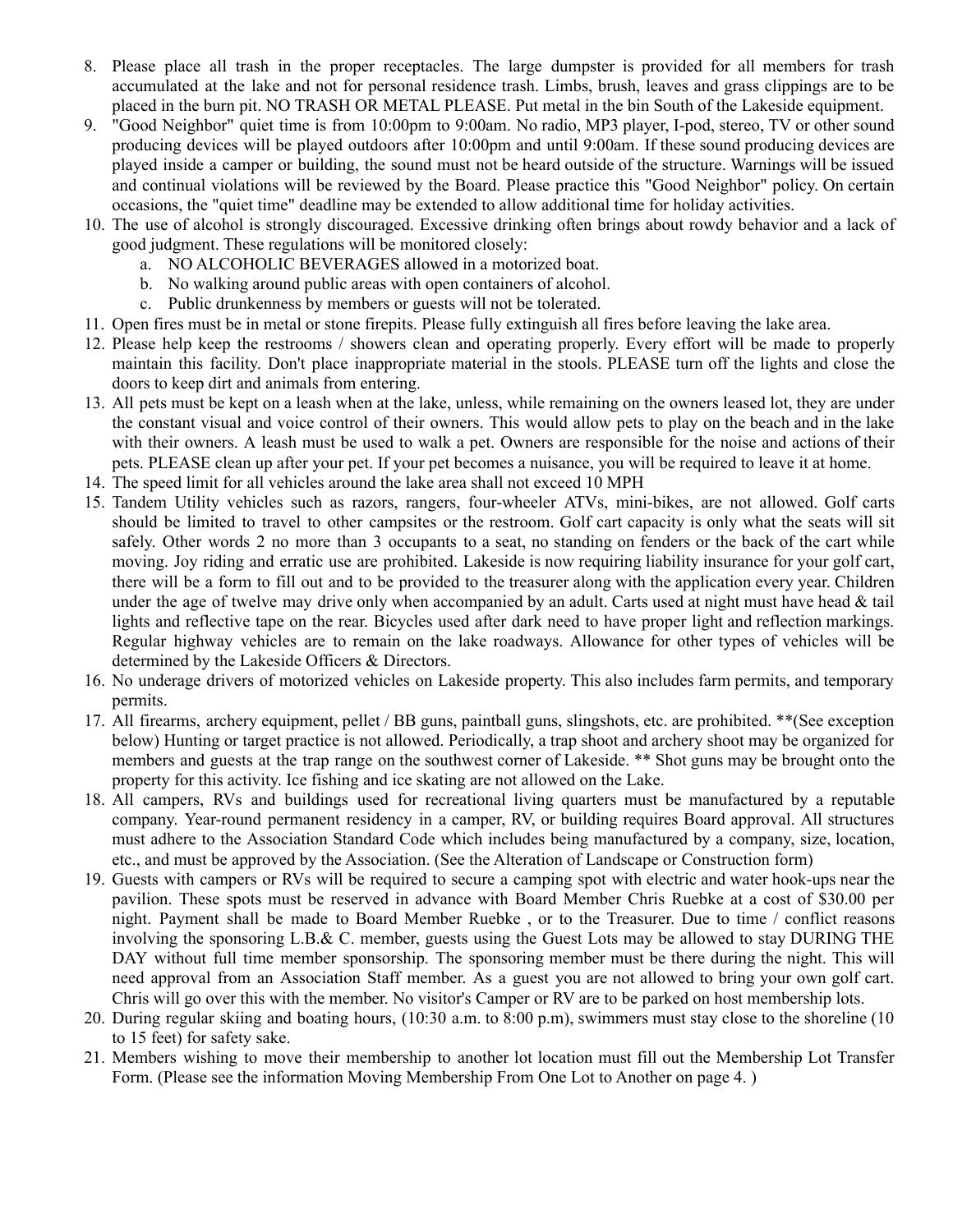22. The owners of LAKESIDE RECREATION. LLC, its Officers and Board of Directors, Security Officers, and Maintenance Officers are not responsible for damaged, lost, or stolen property belonging to the yearly camping members or their guests. All property left at the campsite should be properly stored and secured.

#### **B. BOATING AND SWIMMING REGULATIONS**

- 1. Fishing boats, kayaks, canoes, and paddle boards have the water exclusively before 10:30am and after 8:00pm. If ski boats are on the water during that time it is idle only/no wake. Fishing boats, kayaks, canoes, and paddle boards can be on the water between 10:30am and 8:00pm but have to clear the water if a ski boat is commencing a courtesy lap in order to use the water. Ski boats have rights to the water during that time! Fishing boats, kayaks, canoes, and paddle boards need to be pulled up or tied up on shore while ski boats are using the water during 10:30am and 8:00pm. It is suggested that all ski boats be registered with the Kansas Department of Wildlife and Parks and display the appropriate certification number on the hull. With a few exceptions, KDWP regulations are in effect while the boat is operated on the Lake. No jet skis or pontoon boats are allowed to operate on the Lake (See #6 below). Reckless or erratic boat operation will not be tolerated. 2. Anyone operating a ski boat must have proof of insurance which will remain in force during the term of the membership. If the insurance policy expires during the membership term. It is the responsibility of the member to submit the new policy to the Secretary prior to operating the boat on the Lake. \*\* See D. Important Boat Insurance Information Sheet, Page 4.
- 2. It is recommended that non-boating members or guests not familiar with the rules of the lake and the operations of a member's boat not be allowed to drive a ski boat, due to safety issues. The owner(s) of a ski boat must be present and preferably in the boat while the boat is in use. Age restrictions for boat operation are 16 years of age or possession of a boat operator's certificate from the KDWP. Other restrictions as stated in the KDWP information must be observed. Be sure to become acquainted with these regulations.
- 3. Coast Guard approved life jackets or PFD's must be worn by anyone skiing, wakeboarding, or riding on any water "toys". Children under the age of 12 MUST wear approved PFD's in a canoe, paddle boat, fishing boat or ski boat. Exception: Those over the age of 12 may, at their own risk, wear a ski belt rather than an approved jacket when riding in a canoe, paddleboat, fishing or ski boat. All ages must wear a ski belt or an approved life jacket to wade and swim. All life jackets and ski belts must be worn appropriately. Boating members should obtain a copy of the Boating Etiquette Suggestions.
- 4. No more than three (3) ski boats are allowed to operate on the water at the same time. Before skiing, tubing, or wakeboarding, please make a slow courtesy lap around the Lake to check for swimmers and other boaters. The amount of time a boat spends on the water at any one time should be in relation to the number of boats on the lake on that particular day, and not in relation to the number of people in your party. SHARE THE WATER!
- 5. Ski boats are only permitted to operate in a counter-clockwise direction around the island and lake. If a skier or tube rider falls in the water while in the loop around the island, the boat driver should continue on around the island rather than turning around to pick up the skier. Prior to leaving the shore, tell the skier / tube rider to move to the shore line if they fall. It is imperative that all boat drivers keep their eyes forward looking for downed skiers / tube riders while using the mirror to keep track of the skier or tube rider attached to the boat. It is best to have a second person in the boat who will keep an eye on the skier or tube rider.
- 6. Pontoon style "fishing boats" of a small manufactured type and / or made from pontoons obtained from a pontoon boat can be used as a fishing vessel and must have Board approval. Mechanical propulsion must be of an electrical nature. All recreational and fishing vessels used after dark must display appropriate safety running lights. Solar lights may be attached to a vessel that does not have a battery aboard. Parking watercraft in the water along a lot front must be done in such a way as to not pose a safety issue for people skiing, wakeboarding, or tubing.
- 7. Boat docks, moorings, etc. that may create a hazardous or disruptive situation will be reviewed by the Lakeside Officers & Directors on an individual basis for approval.
- 8. NO ALCOHOLIC BEVERAGES SHALL BE IN A MOTORIZED BOAT AT ANY TIME. No glass bottles or containers are allowed in boats on the lake.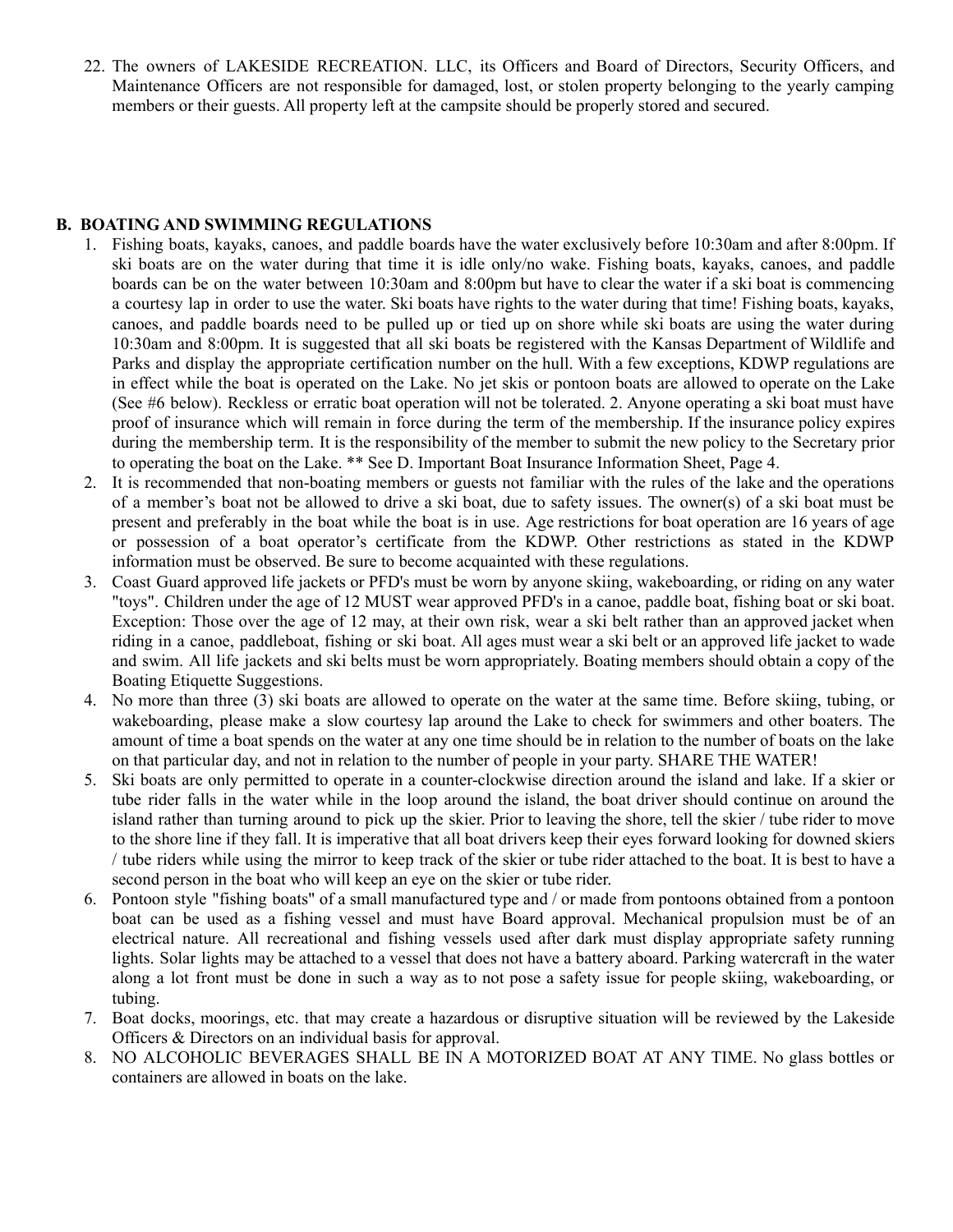- 9. Only ski boats belonging to members with a yearly boating permit which are properly registered and insured are allowed on the Lake. The boating member must be present when his registered boat is operated on the Lake. No guest boats are allowed. Members wanting to "try-out" a new boat must get permission from the Lakeside Officers & Directors.
- 10. Skiing and fast boating is prohibited before 10:30 a.m. and after 8:00 pm. to allow for swimming, paddle boating and canoeing, and fishing. Please observe the no wake rule. EXCEPTION: On Tuesdays and Thursdays, ski boats will be allowed to operate until sunset. (If fishing boats, etc. are present, please yield to their use of the lake. Also, this exception is not in place if a holiday break involves these days.)

## **C. FISHING REGULATIONS**

Fishing Rules state that One Channel Cat and Two Other species or in combination, including Bass, Crappie, or Perch can be kept per lot, per day. (Not per person, but per lot to the total of 3 fish, no length limit applies.) This absolutely excludes Walleye, Grass Carp, and Wipers. Any questions regarding species, please reach out to any Board member.

All State boating and fishing rules and regulations apply except a State fishing license is not required. Seining bait, catching bullfrogs, and using jug or trot lines is not permitted. Two poles per fisherman are allowed. Fishing from private docks and lot frontages are reserved for the assigned members (and guests) of that lot. Members wanting to fish from an absent member's dock or lot frontage must have written permission from that member to do so and must stay with the poles.

### **D. IMPORTANT BOAT INSURANCE INFORMATION**

I agree to have in force during the terms of my membership, a boat operator's liability insurance policy in an amount not less than \$100,000 for injury to persons or property and \$5,000 medical benefits for each person injured by the act or acts of myself or persons operating my equipment with my permission. I also agree to provide the Secretary of the Association a copy of the DECLARATION PAGE showing the watercraft liability and medical coverage amounts, the effective date of the policy, and indication that the policy premium has been paid before I operate my boat on the lake.

### **E. MOVING MEMBERSHIP FROM ONE LOT TO ANOTHER (Lottery)**

Annually, members will be given the opportunity to move to a different available lot if they so desire. The Membership Lot Transfer Form must be filled out and filed by the end of February to be eligible for consideration in the upcoming year. Applications must be renewed every year. Additional information can be found on the MEMBERSHIP LOT TRANSFER FORM. Contact the Lakeside Association Secretary for the form.

### **F. LAKESIDE CAMPING AND BOATING MEMBERSHIP TRANSFER TO IMMEDIATE FAMILY**

Upon making a decision to terminate membership, members in good standing can apply to have their membership and lot location transferred directly to an immediate family member. Also, a boating member can apply to transfer their boating membership to an immediate family member who is a L.B & C. member. For further information, explanation, and an application form, contact the Secretary / Treasurer or a member of the Board.

### **G. EQUIPMENT IDENTIFICATION INFORMATION**

All paddle boats, golf carts, canoes, small fishing boats, etc. are required to be identified with the owner's lot number. Use 3-inch numbers to be placed on the right front corner / side or on both sides of the item.